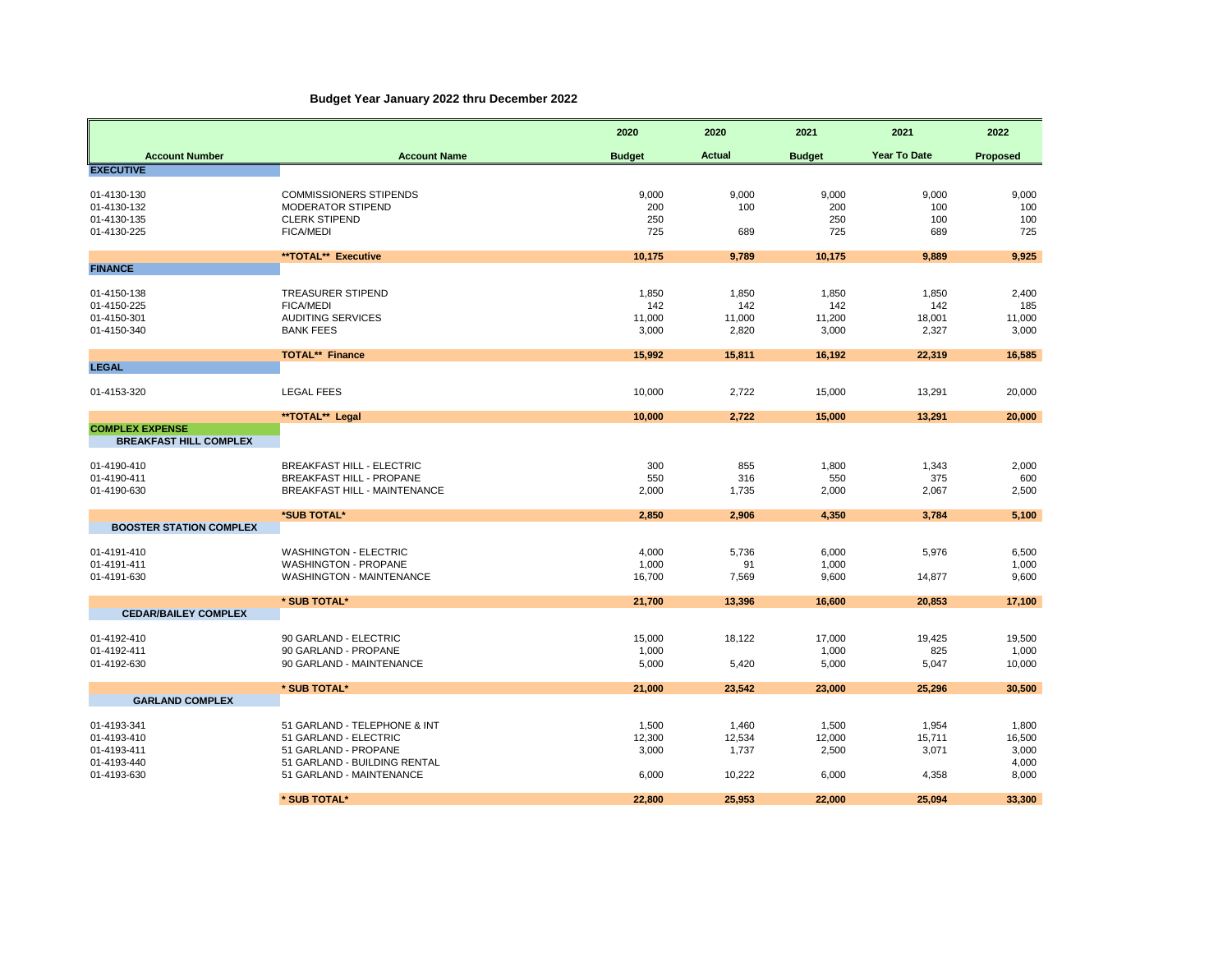| <b>Actual</b><br><b>Year To Date</b><br><b>Account Number</b><br><b>Account Name</b><br><b>Budget</b><br><b>Budget</b><br>Proposed<br><b>SAGAMORE COMPLEX</b><br>60 SAGAMORE - TELEPHONE & INT<br>4,500<br>01-4194-341<br>5,857<br>4,500<br>6,707<br>6,200<br>60 SAGAMORE - ELECTRIC<br>2,000<br>1,800<br>01-4194-410<br>1,861<br>2,000<br>1,654<br>01-4194-411<br>60 SAGAMORE - HEATING FUEL<br>1,700<br>877<br>1,500<br>1,249<br>1,600<br>60 SAGAMORE - MAINTENANCE<br>4,000<br>10,000<br>01-4194-630<br>1,239<br>1,500<br>1,449<br>1,000<br>750<br>01-4194-633<br>60 SAGAMORE - MAINT SUPPLIES<br>801<br>750<br>598<br>* SUB TOTAL*<br>20,350<br>13,200<br>10,635<br>10,250<br>11,656<br>** TOTAL COMPLEX EXPENSE**<br>81,550<br>76,433<br>76,200<br>86,684<br>106,350<br><b>INSURANCE</b><br>01-4196-250<br>INS - UNEMPLOYMENT COMP<br>700<br>500<br>500<br>500<br>500<br>INS - WORKERS COMPENSATION<br>4,186<br>01-4196-260<br>3,471<br>4,186<br>2,836<br>4,186<br>01-4196-290<br>INS - MEDICAL REIMBURSEMENT<br>500<br>672<br>500<br>500<br>1,904<br>INS - PROPERTY & LIABILITY<br>01-4196-480<br>10,786<br>10,786<br>12,091<br>10,786<br>8,176<br>**TOTAL** Insurance<br>16.172<br>15,428<br>15.972<br>13,417<br>17,277<br><b>ADVERTISING</b><br>01-4197-800<br>CONSUMER CONFIDENCE REPORT<br>3,500<br>3,921<br>3,428<br>4,000<br>4,000<br>PUBLIC NOTICES<br>01-4197-810<br>2,000<br>2,599<br>2,000<br>2,000<br>544<br>01-4197-820<br>ANNUAL DISTRICT MEETING<br>3,000<br>100<br>2,000<br>6,520<br>**TOTAL** Advertising<br>5,500<br>9,000<br>4,072<br>8,000<br><b>ADMINISTRATION</b><br>01-4331-105<br>SUPERINTENDENT - AJ<br>71,000<br>69,025<br>71,000<br>70,622<br>74,500<br><b>OPERATOR - DP</b><br>01-4331-110<br>60,000<br>61,160<br>63,500<br>62,551<br>64,800<br>01-4331-114<br><b>OPERATOR - GV</b><br>46.000<br>50,823<br>52.023<br>52,800<br>50,000<br>01-4331-115<br><b>BUSINESS MANAGER - DL</b><br>59,000<br>61,211<br>63,447<br>65,500<br>63,000<br>01-4331-120<br><b>TEMPORARY HELP</b><br>5,000<br>3,660<br>5,000<br>3,801<br>5,000<br><b>OVERTIME</b><br>01-4331-140<br>17,500<br>9,941<br>11,228<br>17,500<br>17,500<br>79,000<br>83,064<br>78,000<br>01-4331-210<br><b>HEALTH INSURANCE</b><br>76,268<br>84,000<br><b>DENTAL INSURANCE</b><br>2,100<br>2,200<br>01-4331-215<br>2,474<br>2,500<br>2,138<br>01-4331-220<br>LIFE & DISABILITY INSURANCE<br>2,800<br>1,630<br>1,995<br>2,000<br>2,000<br>01-4331-225<br><b>FICA/MEDI</b><br>20,520<br>18,500<br>18,065<br>20,300<br>18,590<br>01-4331-230<br><b>RETIREMENT</b><br>27,000<br>28,337<br>37,700<br>32,200<br>30,357<br>PROFESSIONAL TRAINING<br>2,000<br>775<br>2,000<br>01-4331-240<br>2,000<br>1,599<br>01-4331-270<br><b>CLOTHING ALLOWANCE</b><br>2,500<br>2,000<br>1,265<br>2,000<br>1,310<br>PROTECTIVE/SAFETY GEAR<br>653<br>1,500<br>01-4331-275<br>1,000<br>1,200<br>1,400<br>2,200<br>01-4331-560<br>DUES AND SUBSCRIPTIONS<br>2,500<br>1,847<br>2,000<br>3,108<br>OFFICE SUPPLIES<br>3,000<br>01-4331-620<br>4,000<br>3,168<br>3,000<br>3,235<br><b>POSTAGE</b><br>01-4331-625<br>3,500<br>3,977<br>4,000<br>3,351<br>4,500<br><b>COMPUTER EXPENSE</b><br>6,000<br>8,398<br>5,000<br>01-4331-628<br>6,776<br>5,000<br>01-4331-633<br><b>VEHICLES/REGISTRATION &amp; INSPECTIONS</b><br>300<br>160<br>345<br>300<br>300<br>01-4331-635<br>VEHICLES/FUEL & OIL<br>4,500<br>3,719<br>8,200<br>4,500<br>5,660<br>01-4331-639<br><b>VEHICLES/TIRES</b><br>3,000<br>2,500<br>2,111<br>1,500<br>1,161<br>5,000<br>01-4331-660<br><b>VEHICLES REPAIR &amp; MAINTENANCE</b><br>5,000<br>2,584<br>4,015<br>5,000<br>**TOTAL** Administration<br>421,700<br>442,500<br>434,346<br>456,220<br>408,681 |  | 2020 | 2020 | 2021 | 2021 | 2022 |
|-------------------------------------------------------------------------------------------------------------------------------------------------------------------------------------------------------------------------------------------------------------------------------------------------------------------------------------------------------------------------------------------------------------------------------------------------------------------------------------------------------------------------------------------------------------------------------------------------------------------------------------------------------------------------------------------------------------------------------------------------------------------------------------------------------------------------------------------------------------------------------------------------------------------------------------------------------------------------------------------------------------------------------------------------------------------------------------------------------------------------------------------------------------------------------------------------------------------------------------------------------------------------------------------------------------------------------------------------------------------------------------------------------------------------------------------------------------------------------------------------------------------------------------------------------------------------------------------------------------------------------------------------------------------------------------------------------------------------------------------------------------------------------------------------------------------------------------------------------------------------------------------------------------------------------------------------------------------------------------------------------------------------------------------------------------------------------------------------------------------------------------------------------------------------------------------------------------------------------------------------------------------------------------------------------------------------------------------------------------------------------------------------------------------------------------------------------------------------------------------------------------------------------------------------------------------------------------------------------------------------------------------------------------------------------------------------------------------------------------------------------------------------------------------------------------------------------------------------------------------------------------------------------------------------------------------------------------------------------------------------------------------------------------------------------------------------------------------------------------------------------------------------------------------------------------------------------------------------------------------------------------------------------------------------------------------------------------------------------------------------------------------------------------------------------------------------------------------------------------------------------------------------------------------------------------------------------------------------------------------------------------------------------------------------------------------|--|------|------|------|------|------|
|                                                                                                                                                                                                                                                                                                                                                                                                                                                                                                                                                                                                                                                                                                                                                                                                                                                                                                                                                                                                                                                                                                                                                                                                                                                                                                                                                                                                                                                                                                                                                                                                                                                                                                                                                                                                                                                                                                                                                                                                                                                                                                                                                                                                                                                                                                                                                                                                                                                                                                                                                                                                                                                                                                                                                                                                                                                                                                                                                                                                                                                                                                                                                                                                                                                                                                                                                                                                                                                                                                                                                                                                                                                                                           |  |      |      |      |      |      |
|                                                                                                                                                                                                                                                                                                                                                                                                                                                                                                                                                                                                                                                                                                                                                                                                                                                                                                                                                                                                                                                                                                                                                                                                                                                                                                                                                                                                                                                                                                                                                                                                                                                                                                                                                                                                                                                                                                                                                                                                                                                                                                                                                                                                                                                                                                                                                                                                                                                                                                                                                                                                                                                                                                                                                                                                                                                                                                                                                                                                                                                                                                                                                                                                                                                                                                                                                                                                                                                                                                                                                                                                                                                                                           |  |      |      |      |      |      |
|                                                                                                                                                                                                                                                                                                                                                                                                                                                                                                                                                                                                                                                                                                                                                                                                                                                                                                                                                                                                                                                                                                                                                                                                                                                                                                                                                                                                                                                                                                                                                                                                                                                                                                                                                                                                                                                                                                                                                                                                                                                                                                                                                                                                                                                                                                                                                                                                                                                                                                                                                                                                                                                                                                                                                                                                                                                                                                                                                                                                                                                                                                                                                                                                                                                                                                                                                                                                                                                                                                                                                                                                                                                                                           |  |      |      |      |      |      |
|                                                                                                                                                                                                                                                                                                                                                                                                                                                                                                                                                                                                                                                                                                                                                                                                                                                                                                                                                                                                                                                                                                                                                                                                                                                                                                                                                                                                                                                                                                                                                                                                                                                                                                                                                                                                                                                                                                                                                                                                                                                                                                                                                                                                                                                                                                                                                                                                                                                                                                                                                                                                                                                                                                                                                                                                                                                                                                                                                                                                                                                                                                                                                                                                                                                                                                                                                                                                                                                                                                                                                                                                                                                                                           |  |      |      |      |      |      |
|                                                                                                                                                                                                                                                                                                                                                                                                                                                                                                                                                                                                                                                                                                                                                                                                                                                                                                                                                                                                                                                                                                                                                                                                                                                                                                                                                                                                                                                                                                                                                                                                                                                                                                                                                                                                                                                                                                                                                                                                                                                                                                                                                                                                                                                                                                                                                                                                                                                                                                                                                                                                                                                                                                                                                                                                                                                                                                                                                                                                                                                                                                                                                                                                                                                                                                                                                                                                                                                                                                                                                                                                                                                                                           |  |      |      |      |      |      |
|                                                                                                                                                                                                                                                                                                                                                                                                                                                                                                                                                                                                                                                                                                                                                                                                                                                                                                                                                                                                                                                                                                                                                                                                                                                                                                                                                                                                                                                                                                                                                                                                                                                                                                                                                                                                                                                                                                                                                                                                                                                                                                                                                                                                                                                                                                                                                                                                                                                                                                                                                                                                                                                                                                                                                                                                                                                                                                                                                                                                                                                                                                                                                                                                                                                                                                                                                                                                                                                                                                                                                                                                                                                                                           |  |      |      |      |      |      |
|                                                                                                                                                                                                                                                                                                                                                                                                                                                                                                                                                                                                                                                                                                                                                                                                                                                                                                                                                                                                                                                                                                                                                                                                                                                                                                                                                                                                                                                                                                                                                                                                                                                                                                                                                                                                                                                                                                                                                                                                                                                                                                                                                                                                                                                                                                                                                                                                                                                                                                                                                                                                                                                                                                                                                                                                                                                                                                                                                                                                                                                                                                                                                                                                                                                                                                                                                                                                                                                                                                                                                                                                                                                                                           |  |      |      |      |      |      |
|                                                                                                                                                                                                                                                                                                                                                                                                                                                                                                                                                                                                                                                                                                                                                                                                                                                                                                                                                                                                                                                                                                                                                                                                                                                                                                                                                                                                                                                                                                                                                                                                                                                                                                                                                                                                                                                                                                                                                                                                                                                                                                                                                                                                                                                                                                                                                                                                                                                                                                                                                                                                                                                                                                                                                                                                                                                                                                                                                                                                                                                                                                                                                                                                                                                                                                                                                                                                                                                                                                                                                                                                                                                                                           |  |      |      |      |      |      |
|                                                                                                                                                                                                                                                                                                                                                                                                                                                                                                                                                                                                                                                                                                                                                                                                                                                                                                                                                                                                                                                                                                                                                                                                                                                                                                                                                                                                                                                                                                                                                                                                                                                                                                                                                                                                                                                                                                                                                                                                                                                                                                                                                                                                                                                                                                                                                                                                                                                                                                                                                                                                                                                                                                                                                                                                                                                                                                                                                                                                                                                                                                                                                                                                                                                                                                                                                                                                                                                                                                                                                                                                                                                                                           |  |      |      |      |      |      |
|                                                                                                                                                                                                                                                                                                                                                                                                                                                                                                                                                                                                                                                                                                                                                                                                                                                                                                                                                                                                                                                                                                                                                                                                                                                                                                                                                                                                                                                                                                                                                                                                                                                                                                                                                                                                                                                                                                                                                                                                                                                                                                                                                                                                                                                                                                                                                                                                                                                                                                                                                                                                                                                                                                                                                                                                                                                                                                                                                                                                                                                                                                                                                                                                                                                                                                                                                                                                                                                                                                                                                                                                                                                                                           |  |      |      |      |      |      |
|                                                                                                                                                                                                                                                                                                                                                                                                                                                                                                                                                                                                                                                                                                                                                                                                                                                                                                                                                                                                                                                                                                                                                                                                                                                                                                                                                                                                                                                                                                                                                                                                                                                                                                                                                                                                                                                                                                                                                                                                                                                                                                                                                                                                                                                                                                                                                                                                                                                                                                                                                                                                                                                                                                                                                                                                                                                                                                                                                                                                                                                                                                                                                                                                                                                                                                                                                                                                                                                                                                                                                                                                                                                                                           |  |      |      |      |      |      |
|                                                                                                                                                                                                                                                                                                                                                                                                                                                                                                                                                                                                                                                                                                                                                                                                                                                                                                                                                                                                                                                                                                                                                                                                                                                                                                                                                                                                                                                                                                                                                                                                                                                                                                                                                                                                                                                                                                                                                                                                                                                                                                                                                                                                                                                                                                                                                                                                                                                                                                                                                                                                                                                                                                                                                                                                                                                                                                                                                                                                                                                                                                                                                                                                                                                                                                                                                                                                                                                                                                                                                                                                                                                                                           |  |      |      |      |      |      |
|                                                                                                                                                                                                                                                                                                                                                                                                                                                                                                                                                                                                                                                                                                                                                                                                                                                                                                                                                                                                                                                                                                                                                                                                                                                                                                                                                                                                                                                                                                                                                                                                                                                                                                                                                                                                                                                                                                                                                                                                                                                                                                                                                                                                                                                                                                                                                                                                                                                                                                                                                                                                                                                                                                                                                                                                                                                                                                                                                                                                                                                                                                                                                                                                                                                                                                                                                                                                                                                                                                                                                                                                                                                                                           |  |      |      |      |      |      |
|                                                                                                                                                                                                                                                                                                                                                                                                                                                                                                                                                                                                                                                                                                                                                                                                                                                                                                                                                                                                                                                                                                                                                                                                                                                                                                                                                                                                                                                                                                                                                                                                                                                                                                                                                                                                                                                                                                                                                                                                                                                                                                                                                                                                                                                                                                                                                                                                                                                                                                                                                                                                                                                                                                                                                                                                                                                                                                                                                                                                                                                                                                                                                                                                                                                                                                                                                                                                                                                                                                                                                                                                                                                                                           |  |      |      |      |      |      |
|                                                                                                                                                                                                                                                                                                                                                                                                                                                                                                                                                                                                                                                                                                                                                                                                                                                                                                                                                                                                                                                                                                                                                                                                                                                                                                                                                                                                                                                                                                                                                                                                                                                                                                                                                                                                                                                                                                                                                                                                                                                                                                                                                                                                                                                                                                                                                                                                                                                                                                                                                                                                                                                                                                                                                                                                                                                                                                                                                                                                                                                                                                                                                                                                                                                                                                                                                                                                                                                                                                                                                                                                                                                                                           |  |      |      |      |      |      |
|                                                                                                                                                                                                                                                                                                                                                                                                                                                                                                                                                                                                                                                                                                                                                                                                                                                                                                                                                                                                                                                                                                                                                                                                                                                                                                                                                                                                                                                                                                                                                                                                                                                                                                                                                                                                                                                                                                                                                                                                                                                                                                                                                                                                                                                                                                                                                                                                                                                                                                                                                                                                                                                                                                                                                                                                                                                                                                                                                                                                                                                                                                                                                                                                                                                                                                                                                                                                                                                                                                                                                                                                                                                                                           |  |      |      |      |      |      |
|                                                                                                                                                                                                                                                                                                                                                                                                                                                                                                                                                                                                                                                                                                                                                                                                                                                                                                                                                                                                                                                                                                                                                                                                                                                                                                                                                                                                                                                                                                                                                                                                                                                                                                                                                                                                                                                                                                                                                                                                                                                                                                                                                                                                                                                                                                                                                                                                                                                                                                                                                                                                                                                                                                                                                                                                                                                                                                                                                                                                                                                                                                                                                                                                                                                                                                                                                                                                                                                                                                                                                                                                                                                                                           |  |      |      |      |      |      |
|                                                                                                                                                                                                                                                                                                                                                                                                                                                                                                                                                                                                                                                                                                                                                                                                                                                                                                                                                                                                                                                                                                                                                                                                                                                                                                                                                                                                                                                                                                                                                                                                                                                                                                                                                                                                                                                                                                                                                                                                                                                                                                                                                                                                                                                                                                                                                                                                                                                                                                                                                                                                                                                                                                                                                                                                                                                                                                                                                                                                                                                                                                                                                                                                                                                                                                                                                                                                                                                                                                                                                                                                                                                                                           |  |      |      |      |      |      |
|                                                                                                                                                                                                                                                                                                                                                                                                                                                                                                                                                                                                                                                                                                                                                                                                                                                                                                                                                                                                                                                                                                                                                                                                                                                                                                                                                                                                                                                                                                                                                                                                                                                                                                                                                                                                                                                                                                                                                                                                                                                                                                                                                                                                                                                                                                                                                                                                                                                                                                                                                                                                                                                                                                                                                                                                                                                                                                                                                                                                                                                                                                                                                                                                                                                                                                                                                                                                                                                                                                                                                                                                                                                                                           |  |      |      |      |      |      |
|                                                                                                                                                                                                                                                                                                                                                                                                                                                                                                                                                                                                                                                                                                                                                                                                                                                                                                                                                                                                                                                                                                                                                                                                                                                                                                                                                                                                                                                                                                                                                                                                                                                                                                                                                                                                                                                                                                                                                                                                                                                                                                                                                                                                                                                                                                                                                                                                                                                                                                                                                                                                                                                                                                                                                                                                                                                                                                                                                                                                                                                                                                                                                                                                                                                                                                                                                                                                                                                                                                                                                                                                                                                                                           |  |      |      |      |      |      |
|                                                                                                                                                                                                                                                                                                                                                                                                                                                                                                                                                                                                                                                                                                                                                                                                                                                                                                                                                                                                                                                                                                                                                                                                                                                                                                                                                                                                                                                                                                                                                                                                                                                                                                                                                                                                                                                                                                                                                                                                                                                                                                                                                                                                                                                                                                                                                                                                                                                                                                                                                                                                                                                                                                                                                                                                                                                                                                                                                                                                                                                                                                                                                                                                                                                                                                                                                                                                                                                                                                                                                                                                                                                                                           |  |      |      |      |      |      |
|                                                                                                                                                                                                                                                                                                                                                                                                                                                                                                                                                                                                                                                                                                                                                                                                                                                                                                                                                                                                                                                                                                                                                                                                                                                                                                                                                                                                                                                                                                                                                                                                                                                                                                                                                                                                                                                                                                                                                                                                                                                                                                                                                                                                                                                                                                                                                                                                                                                                                                                                                                                                                                                                                                                                                                                                                                                                                                                                                                                                                                                                                                                                                                                                                                                                                                                                                                                                                                                                                                                                                                                                                                                                                           |  |      |      |      |      |      |
|                                                                                                                                                                                                                                                                                                                                                                                                                                                                                                                                                                                                                                                                                                                                                                                                                                                                                                                                                                                                                                                                                                                                                                                                                                                                                                                                                                                                                                                                                                                                                                                                                                                                                                                                                                                                                                                                                                                                                                                                                                                                                                                                                                                                                                                                                                                                                                                                                                                                                                                                                                                                                                                                                                                                                                                                                                                                                                                                                                                                                                                                                                                                                                                                                                                                                                                                                                                                                                                                                                                                                                                                                                                                                           |  |      |      |      |      |      |
|                                                                                                                                                                                                                                                                                                                                                                                                                                                                                                                                                                                                                                                                                                                                                                                                                                                                                                                                                                                                                                                                                                                                                                                                                                                                                                                                                                                                                                                                                                                                                                                                                                                                                                                                                                                                                                                                                                                                                                                                                                                                                                                                                                                                                                                                                                                                                                                                                                                                                                                                                                                                                                                                                                                                                                                                                                                                                                                                                                                                                                                                                                                                                                                                                                                                                                                                                                                                                                                                                                                                                                                                                                                                                           |  |      |      |      |      |      |
|                                                                                                                                                                                                                                                                                                                                                                                                                                                                                                                                                                                                                                                                                                                                                                                                                                                                                                                                                                                                                                                                                                                                                                                                                                                                                                                                                                                                                                                                                                                                                                                                                                                                                                                                                                                                                                                                                                                                                                                                                                                                                                                                                                                                                                                                                                                                                                                                                                                                                                                                                                                                                                                                                                                                                                                                                                                                                                                                                                                                                                                                                                                                                                                                                                                                                                                                                                                                                                                                                                                                                                                                                                                                                           |  |      |      |      |      |      |
|                                                                                                                                                                                                                                                                                                                                                                                                                                                                                                                                                                                                                                                                                                                                                                                                                                                                                                                                                                                                                                                                                                                                                                                                                                                                                                                                                                                                                                                                                                                                                                                                                                                                                                                                                                                                                                                                                                                                                                                                                                                                                                                                                                                                                                                                                                                                                                                                                                                                                                                                                                                                                                                                                                                                                                                                                                                                                                                                                                                                                                                                                                                                                                                                                                                                                                                                                                                                                                                                                                                                                                                                                                                                                           |  |      |      |      |      |      |
|                                                                                                                                                                                                                                                                                                                                                                                                                                                                                                                                                                                                                                                                                                                                                                                                                                                                                                                                                                                                                                                                                                                                                                                                                                                                                                                                                                                                                                                                                                                                                                                                                                                                                                                                                                                                                                                                                                                                                                                                                                                                                                                                                                                                                                                                                                                                                                                                                                                                                                                                                                                                                                                                                                                                                                                                                                                                                                                                                                                                                                                                                                                                                                                                                                                                                                                                                                                                                                                                                                                                                                                                                                                                                           |  |      |      |      |      |      |
|                                                                                                                                                                                                                                                                                                                                                                                                                                                                                                                                                                                                                                                                                                                                                                                                                                                                                                                                                                                                                                                                                                                                                                                                                                                                                                                                                                                                                                                                                                                                                                                                                                                                                                                                                                                                                                                                                                                                                                                                                                                                                                                                                                                                                                                                                                                                                                                                                                                                                                                                                                                                                                                                                                                                                                                                                                                                                                                                                                                                                                                                                                                                                                                                                                                                                                                                                                                                                                                                                                                                                                                                                                                                                           |  |      |      |      |      |      |
|                                                                                                                                                                                                                                                                                                                                                                                                                                                                                                                                                                                                                                                                                                                                                                                                                                                                                                                                                                                                                                                                                                                                                                                                                                                                                                                                                                                                                                                                                                                                                                                                                                                                                                                                                                                                                                                                                                                                                                                                                                                                                                                                                                                                                                                                                                                                                                                                                                                                                                                                                                                                                                                                                                                                                                                                                                                                                                                                                                                                                                                                                                                                                                                                                                                                                                                                                                                                                                                                                                                                                                                                                                                                                           |  |      |      |      |      |      |
|                                                                                                                                                                                                                                                                                                                                                                                                                                                                                                                                                                                                                                                                                                                                                                                                                                                                                                                                                                                                                                                                                                                                                                                                                                                                                                                                                                                                                                                                                                                                                                                                                                                                                                                                                                                                                                                                                                                                                                                                                                                                                                                                                                                                                                                                                                                                                                                                                                                                                                                                                                                                                                                                                                                                                                                                                                                                                                                                                                                                                                                                                                                                                                                                                                                                                                                                                                                                                                                                                                                                                                                                                                                                                           |  |      |      |      |      |      |
|                                                                                                                                                                                                                                                                                                                                                                                                                                                                                                                                                                                                                                                                                                                                                                                                                                                                                                                                                                                                                                                                                                                                                                                                                                                                                                                                                                                                                                                                                                                                                                                                                                                                                                                                                                                                                                                                                                                                                                                                                                                                                                                                                                                                                                                                                                                                                                                                                                                                                                                                                                                                                                                                                                                                                                                                                                                                                                                                                                                                                                                                                                                                                                                                                                                                                                                                                                                                                                                                                                                                                                                                                                                                                           |  |      |      |      |      |      |
|                                                                                                                                                                                                                                                                                                                                                                                                                                                                                                                                                                                                                                                                                                                                                                                                                                                                                                                                                                                                                                                                                                                                                                                                                                                                                                                                                                                                                                                                                                                                                                                                                                                                                                                                                                                                                                                                                                                                                                                                                                                                                                                                                                                                                                                                                                                                                                                                                                                                                                                                                                                                                                                                                                                                                                                                                                                                                                                                                                                                                                                                                                                                                                                                                                                                                                                                                                                                                                                                                                                                                                                                                                                                                           |  |      |      |      |      |      |
|                                                                                                                                                                                                                                                                                                                                                                                                                                                                                                                                                                                                                                                                                                                                                                                                                                                                                                                                                                                                                                                                                                                                                                                                                                                                                                                                                                                                                                                                                                                                                                                                                                                                                                                                                                                                                                                                                                                                                                                                                                                                                                                                                                                                                                                                                                                                                                                                                                                                                                                                                                                                                                                                                                                                                                                                                                                                                                                                                                                                                                                                                                                                                                                                                                                                                                                                                                                                                                                                                                                                                                                                                                                                                           |  |      |      |      |      |      |
|                                                                                                                                                                                                                                                                                                                                                                                                                                                                                                                                                                                                                                                                                                                                                                                                                                                                                                                                                                                                                                                                                                                                                                                                                                                                                                                                                                                                                                                                                                                                                                                                                                                                                                                                                                                                                                                                                                                                                                                                                                                                                                                                                                                                                                                                                                                                                                                                                                                                                                                                                                                                                                                                                                                                                                                                                                                                                                                                                                                                                                                                                                                                                                                                                                                                                                                                                                                                                                                                                                                                                                                                                                                                                           |  |      |      |      |      |      |
|                                                                                                                                                                                                                                                                                                                                                                                                                                                                                                                                                                                                                                                                                                                                                                                                                                                                                                                                                                                                                                                                                                                                                                                                                                                                                                                                                                                                                                                                                                                                                                                                                                                                                                                                                                                                                                                                                                                                                                                                                                                                                                                                                                                                                                                                                                                                                                                                                                                                                                                                                                                                                                                                                                                                                                                                                                                                                                                                                                                                                                                                                                                                                                                                                                                                                                                                                                                                                                                                                                                                                                                                                                                                                           |  |      |      |      |      |      |
|                                                                                                                                                                                                                                                                                                                                                                                                                                                                                                                                                                                                                                                                                                                                                                                                                                                                                                                                                                                                                                                                                                                                                                                                                                                                                                                                                                                                                                                                                                                                                                                                                                                                                                                                                                                                                                                                                                                                                                                                                                                                                                                                                                                                                                                                                                                                                                                                                                                                                                                                                                                                                                                                                                                                                                                                                                                                                                                                                                                                                                                                                                                                                                                                                                                                                                                                                                                                                                                                                                                                                                                                                                                                                           |  |      |      |      |      |      |
|                                                                                                                                                                                                                                                                                                                                                                                                                                                                                                                                                                                                                                                                                                                                                                                                                                                                                                                                                                                                                                                                                                                                                                                                                                                                                                                                                                                                                                                                                                                                                                                                                                                                                                                                                                                                                                                                                                                                                                                                                                                                                                                                                                                                                                                                                                                                                                                                                                                                                                                                                                                                                                                                                                                                                                                                                                                                                                                                                                                                                                                                                                                                                                                                                                                                                                                                                                                                                                                                                                                                                                                                                                                                                           |  |      |      |      |      |      |
|                                                                                                                                                                                                                                                                                                                                                                                                                                                                                                                                                                                                                                                                                                                                                                                                                                                                                                                                                                                                                                                                                                                                                                                                                                                                                                                                                                                                                                                                                                                                                                                                                                                                                                                                                                                                                                                                                                                                                                                                                                                                                                                                                                                                                                                                                                                                                                                                                                                                                                                                                                                                                                                                                                                                                                                                                                                                                                                                                                                                                                                                                                                                                                                                                                                                                                                                                                                                                                                                                                                                                                                                                                                                                           |  |      |      |      |      |      |
|                                                                                                                                                                                                                                                                                                                                                                                                                                                                                                                                                                                                                                                                                                                                                                                                                                                                                                                                                                                                                                                                                                                                                                                                                                                                                                                                                                                                                                                                                                                                                                                                                                                                                                                                                                                                                                                                                                                                                                                                                                                                                                                                                                                                                                                                                                                                                                                                                                                                                                                                                                                                                                                                                                                                                                                                                                                                                                                                                                                                                                                                                                                                                                                                                                                                                                                                                                                                                                                                                                                                                                                                                                                                                           |  |      |      |      |      |      |
|                                                                                                                                                                                                                                                                                                                                                                                                                                                                                                                                                                                                                                                                                                                                                                                                                                                                                                                                                                                                                                                                                                                                                                                                                                                                                                                                                                                                                                                                                                                                                                                                                                                                                                                                                                                                                                                                                                                                                                                                                                                                                                                                                                                                                                                                                                                                                                                                                                                                                                                                                                                                                                                                                                                                                                                                                                                                                                                                                                                                                                                                                                                                                                                                                                                                                                                                                                                                                                                                                                                                                                                                                                                                                           |  |      |      |      |      |      |
|                                                                                                                                                                                                                                                                                                                                                                                                                                                                                                                                                                                                                                                                                                                                                                                                                                                                                                                                                                                                                                                                                                                                                                                                                                                                                                                                                                                                                                                                                                                                                                                                                                                                                                                                                                                                                                                                                                                                                                                                                                                                                                                                                                                                                                                                                                                                                                                                                                                                                                                                                                                                                                                                                                                                                                                                                                                                                                                                                                                                                                                                                                                                                                                                                                                                                                                                                                                                                                                                                                                                                                                                                                                                                           |  |      |      |      |      |      |
|                                                                                                                                                                                                                                                                                                                                                                                                                                                                                                                                                                                                                                                                                                                                                                                                                                                                                                                                                                                                                                                                                                                                                                                                                                                                                                                                                                                                                                                                                                                                                                                                                                                                                                                                                                                                                                                                                                                                                                                                                                                                                                                                                                                                                                                                                                                                                                                                                                                                                                                                                                                                                                                                                                                                                                                                                                                                                                                                                                                                                                                                                                                                                                                                                                                                                                                                                                                                                                                                                                                                                                                                                                                                                           |  |      |      |      |      |      |
|                                                                                                                                                                                                                                                                                                                                                                                                                                                                                                                                                                                                                                                                                                                                                                                                                                                                                                                                                                                                                                                                                                                                                                                                                                                                                                                                                                                                                                                                                                                                                                                                                                                                                                                                                                                                                                                                                                                                                                                                                                                                                                                                                                                                                                                                                                                                                                                                                                                                                                                                                                                                                                                                                                                                                                                                                                                                                                                                                                                                                                                                                                                                                                                                                                                                                                                                                                                                                                                                                                                                                                                                                                                                                           |  |      |      |      |      |      |
|                                                                                                                                                                                                                                                                                                                                                                                                                                                                                                                                                                                                                                                                                                                                                                                                                                                                                                                                                                                                                                                                                                                                                                                                                                                                                                                                                                                                                                                                                                                                                                                                                                                                                                                                                                                                                                                                                                                                                                                                                                                                                                                                                                                                                                                                                                                                                                                                                                                                                                                                                                                                                                                                                                                                                                                                                                                                                                                                                                                                                                                                                                                                                                                                                                                                                                                                                                                                                                                                                                                                                                                                                                                                                           |  |      |      |      |      |      |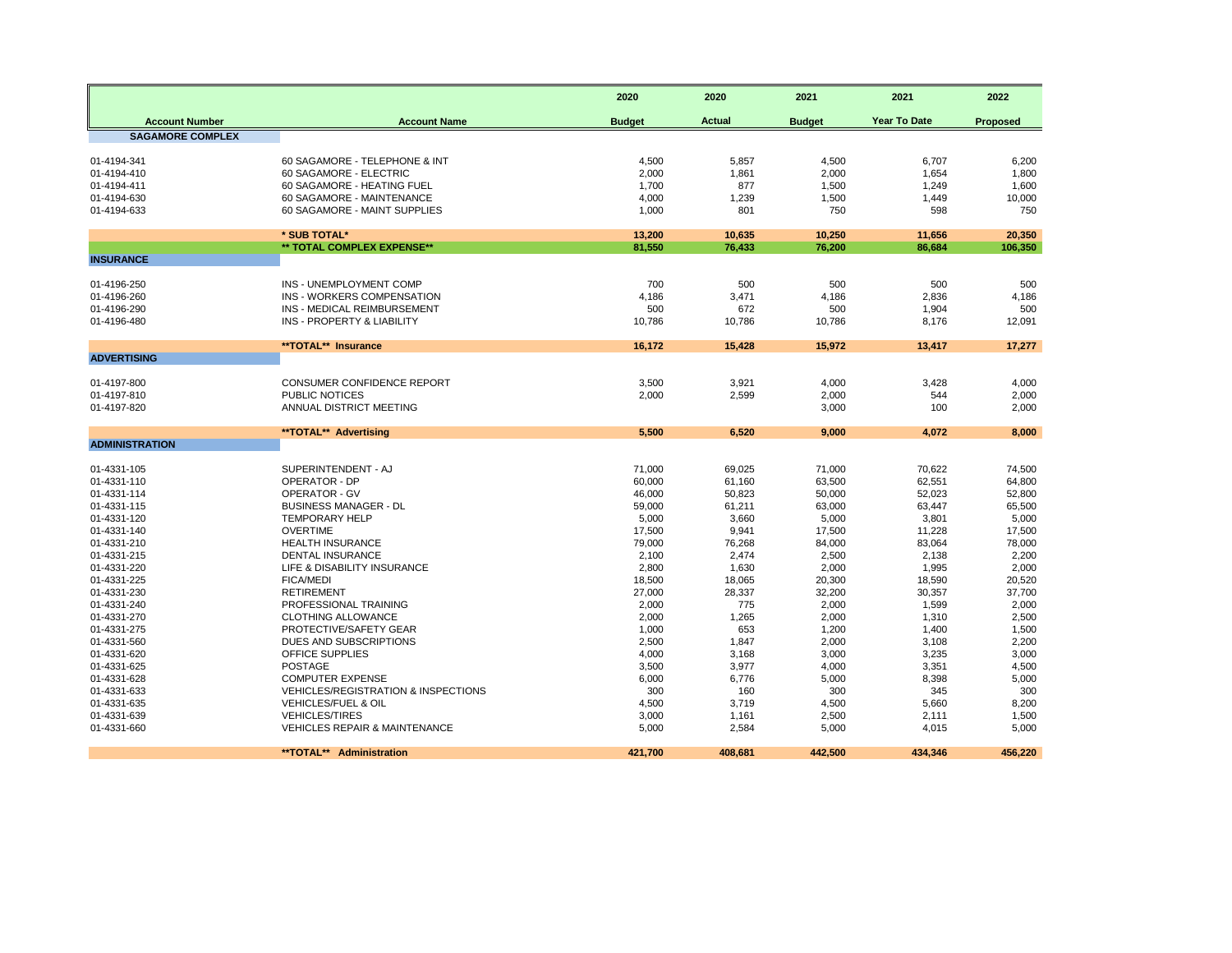|                                      |                                                | 2020          | 2020          | 2021          | 2021         | 2022            |
|--------------------------------------|------------------------------------------------|---------------|---------------|---------------|--------------|-----------------|
| <b>Account Number</b>                | <b>Account Name</b>                            | <b>Budget</b> | <b>Actual</b> | <b>Budget</b> | Year To Date | <b>Proposed</b> |
| <b>WATER SERVICES</b>                |                                                |               |               |               |              |                 |
| 01-4332-390                          | <b>ENGINEERING SERVICES</b>                    | 20,000        | 24,493        | 50,000        | 32,991       | 50,000          |
| 01-4332-392                          | DIG - PERMITS - LICENSES                       | 1,000         | 1,755         | 1,000         | 665          | 1,000           |
| 01-4332-430                          | <b>SERVICE REPAIRS</b>                         | 15,000        | 2,070         | 15,000        | 4,135        | 15,000          |
| 01-4332-435                          | <b>MAIN REPAIRS</b>                            | 25,000        | 4,638         | 15,000        | 18,163       | 20,000          |
| 01-4332-438                          | <b>HYDRANTS</b>                                | 19,000        | 12,660        | 25,000        | 18,889       | 30,000          |
| 01-4332-605                          | <b>INVENTORY SUPPLIES</b>                      | 17,000        | 9,087         | 15,000        | 20,754       | 15,000          |
| 01-4332-610                          | <b>METERS &amp; ACCESSORIES</b>                | 50,000        | 36,954        | 40,000        | 39,737       | 60,000          |
| 01-4332-615<br>01-4332-625           | OPERATIONS SUPPLIES<br>SHIPPING AND HANDLING   | 5,000<br>500  | 6,166<br>485  | 6,000<br>500  | 3,424<br>274 | 6,000<br>500    |
| 01-4332-740                          | <b>OPERATIONS EQUIPMENT</b>                    | 15,000        | 11,685        | 15,000        | 12,888       | 10,000          |
| 01-4332-743                          | <b>SYSTEM MAINTENANCE</b>                      | 12,000        | 6,895         | 12,000        | 2,881        | 12,000          |
| 01-4332-744                          | STORAGE TANK MAINTENANCE                       | 29,000        | 32,510        | 10,000        | 5,773        | 5,000           |
|                                      |                                                |               |               |               |              |                 |
|                                      | **TOTAL** Water Services                       | 208,500       | 149,399       | 204,500       | 160,574      | 224,500         |
| <b>WATER TREATMENT</b>               |                                                |               |               |               |              |                 |
| 01-4335-480                          | PURCHASED WATER                                | 140,000       | 150,596       | 150,000       | 99,743       | 150,000         |
| 01-4335-490                          | <b>WATER ANALYSIS</b>                          | 33,000        | 22,187        | 20,000        | 19,533       | 20,000          |
| 01-4335-495                          | <b>WATER TREATMENT</b>                         | 60,000        | 48,975        | 60,000        | 60,302       | 60,000          |
|                                      |                                                |               |               |               |              |                 |
| <b>DEBT SERVICE</b>                  | **TOTAL** Water Treatment                      | 233,000       | 221,758       | 230,000       | 179,577      | 230,000         |
|                                      |                                                |               |               |               |              |                 |
| 01-4711-978                          | BOND GARLAND UPGRADE - PRINC                   |               |               |               |              |                 |
| 01-4711-980                          | <b>BOND WALLIS MAIN - PRINC</b>                |               |               |               |              |                 |
| 01-4711-982                          | STATE REVOVLING FUND - PRINC                   | 113,997       | 113,999       | 117,098       | 117,100      | 120,283         |
| 01-4721-978                          | <b>BOND GARLAND UPGRADE - INT</b>              |               |               | 12,400        |              | 12,400          |
| 01-4721-980                          | <b>BOND WALLIS MAIN - INT</b>                  |               |               | 4,883         |              | 10,000          |
| 01-4721-982                          | STATE REVOLVING FUND - INT                     | 56,505        | 56,503        | 53,405        | 53,402       | 50,220          |
|                                      | **TOTAL** Debt Service                         | 170,502       | 170,502       | 187,786       | 170.502      | 192,903         |
| <b>CAPITAL OUTLAY</b>                |                                                |               |               |               |              |                 |
| 01-4902-740                          | OPERATIONS EQUIPMENT                           | 55,000        |               | 55,000        | 53,187       | 5,000           |
| 01-4909-390                          | <b>ENGINEERING</b>                             | 60,000        | 151,649       | 160,000       | 39,254       | 235,000         |
| 01-4909-745                          | <b>EXTENSIONS &amp; IMPROVEMENTS</b>           | 210,000       | 210,462       | 300,000       | 21,382       | 240,000         |
|                                      |                                                |               |               |               |              |                 |
|                                      | **TOTAL** Capital Outlay                       | 325,000       | 362,111       | 515,000       | 113,822      | 480,000         |
|                                      | <b>**TOTAL** OPERATING BUDGET TOTALS</b>       | 1,498,091     | 1,439,153     | 1,722,325     | 1,208,493    | 1,761,760       |
| <b>CAPITAL RESERVES &amp; TRUSTS</b> |                                                |               |               |               |              |                 |
| 01-4915-960                          | CAP RESV - SYSTEM REPLACEMENT                  |               |               |               |              | 15,000          |
| 01-4915-962                          | CAP RESV - EQUIPMENT & BLDGS                   |               |               | 15,000        | 15,000       | 30,000          |
| 01-4916-965                          | <b>EXP TRUST - CONTINGENCY</b>                 |               |               |               |              |                 |
| 01-4916-968                          | EXP TRUST - STORAGE TANK MAINTENANCE           | 30.000        | 30,000        | 30,000        | 30,000       | 30,000          |
|                                      |                                                |               |               |               |              |                 |
| <b>WARRANT ARTICLES</b>              | <b>**TOTAL** Capital Reserves &amp; Trusts</b> | 30.000        | 30,000        | 45.000        | 45.000       | 75,000          |
|                                      |                                                |               |               |               |              |                 |
| 01-4800-875                          | W/A - UTILITY TRUCK                            |               |               | 75,000        |              |                 |
| 01-4800-880                          | W/A - GARLAND ROAD WATER LINE                  |               |               |               |              |                 |
|                                      |                                                |               |               |               |              |                 |

| <b>**TOTAL** Warrant Articles</b>                  |        |        | 75.000  |        |        |
|----------------------------------------------------|--------|--------|---------|--------|--------|
| **Sub Total *Warrant Articles & Capital Reserves** | 30.000 | 30,000 | 120.000 | 45.000 | 75.000 |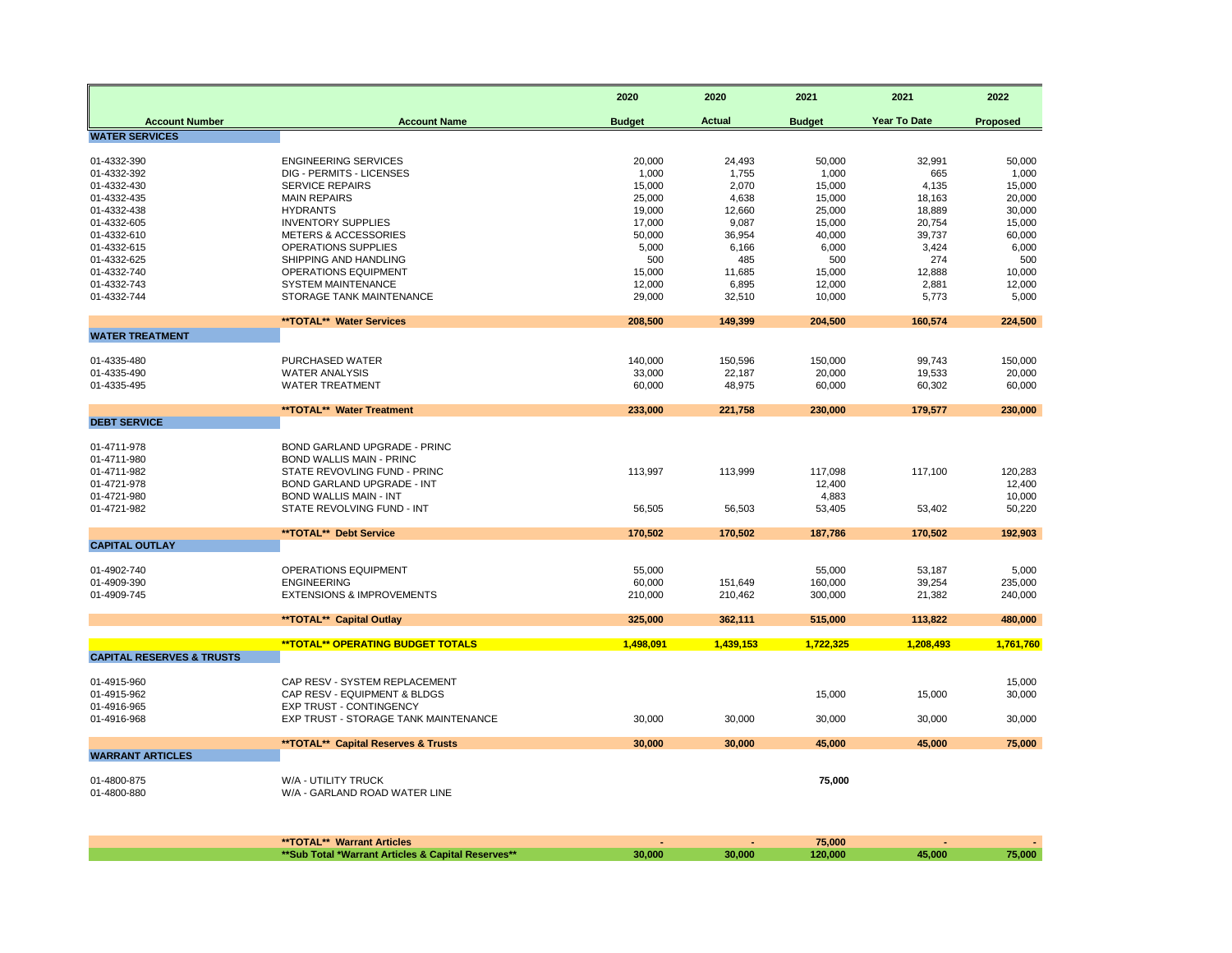|                       |                                 | 2020          | 2020     | 2021          | 2021         | 2022            |
|-----------------------|---------------------------------|---------------|----------|---------------|--------------|-----------------|
| <b>Account Number</b> | <b>Account Name</b>             | <b>Budget</b> | Actual   | <b>Budget</b> | Year To Date | <b>Proposed</b> |
|                       |                                 |               |          |               |              |                 |
|                       | <b>**TOTAL** APPROPRIATIONS</b> | 1.528.091     | .469.153 | 842.325       | .253.493     | ,836,760        |

| <b>REVENUES</b>                       |                                                   |               | 2020    | 2020      | 2021    | 2021             | <b>Estimated</b> |
|---------------------------------------|---------------------------------------------------|---------------|---------|-----------|---------|------------------|------------------|
| 01-3319-300                           | <b>FEDERAL GRANTS</b>                             |               |         |           |         |                  |                  |
| 01-3359-300                           | <b>STATE GRANTS</b><br>***Total Grant Income***** |               |         |           |         | 20,000<br>20,000 |                  |
|                                       |                                                   |               |         |           |         |                  |                  |
| 01-3402-301                           | PORTSMOUTH ANNUAL SALES                           |               | 28,500  | 28,436    | 30,000  | 28,198           | 30,000           |
| 01-3402-302                           | PORTSMOUTH METERED SALES                          |               | 130,000 | 226,246   | 226,050 | 112,977          | 120,000          |
| 01-3402-303                           | <b>RYE ANNUAL SALES</b>                           |               | 276,000 | 276,714   | 280,000 | 282,451          | 283,000          |
| 01-3402-304                           | RYE METERED SALES                                 |               | 160,000 | 180,701   | 164,400 | 201,681          | 210,000          |
|                                       | ***Total Water Sales*****                         |               | 594,500 | 712,097   | 700,450 | 625,307          | 643,000          |
|                                       |                                                   |               |         |           |         |                  |                  |
| 01-3409-320                           | <b>BACKFLOW INSPECTIONS</b>                       |               | 1,000   | 1,750     | 2,000   | 1,875            | 2,000            |
| 01-3409-325                           | <b>MATERIAL SOLD</b>                              |               | 6,000   | 7,770     | 7,000   | 3,983            | 5,000            |
| 01-3409-330                           | <b>LABOR BILLED</b>                               |               | 100     |           |         |                  |                  |
| 01-3409-345                           | <b>NEW SERVICE FEES</b>                           |               | 5,000   | 4,750     | 5,000   | 2,125            | 27,000           |
| 01-3409-350                           | <b>TAPPING FEES</b>                               |               |         |           |         |                  |                  |
| 01-3190-370                           | LATE FEES                                         |               | 2,000   | 3,425     | 2,000   | 200              | 1,000            |
|                                       | ***Total Service Sales*****                       |               | 14,100  | 17,695    | 16,000  | 8,183            | 35,000           |
|                                       |                                                   |               |         |           |         |                  |                  |
| 01-3502-360                           | <b>INTEREST ON DEPOSITS</b>                       |               | 200     | 77        | 100     | 34               | 100              |
|                                       | ***Total Interest Income*****                     |               | 200     | 77        | 100     | 34               | 100              |
| 01-3503-365                           | TELECOMMUNICATIONS RENT                           |               | 38,000  | 45,364    | 43,000  | 46,691           | 50,000           |
| 01-3506-365                           | REIMBURSE DISABILITY INSURANCE                    |               |         |           |         | 3,146            |                  |
| 01-3506-370                           | REIMBURSE PROPERTY INSURANCE                      |               |         |           |         |                  |                  |
| 01-3509-375                           | MISCELLANEOUS REVENUE                             |               |         | 4,964     |         | 1,536            | 500              |
| 01-3509-377                           | SALE OF DISTRICT PROPERTY                         |               |         |           |         |                  |                  |
|                                       |                                                   |               |         |           |         |                  |                  |
|                                       | ***Total Other Income*****                        |               | 38,000  | 50,328    | 43,000  | 51,373           | 50,500           |
|                                       |                                                   |               |         |           |         |                  |                  |
| OTHER FUNDING SOURCES                 | Fund Balance to Reduce Taxes                      |               | 300,000 | 300,000   | 175,000 | 175,000          | 300,000          |
|                                       | <b>**TOTAL** REVENUE TOTALS</b>                   |               | 946,800 | 1,080,197 | 934,550 | 879,897          | 1,028,600        |
|                                       |                                                   |               |         |           |         |                  |                  |
| <b>Summary</b>                        |                                                   |               |         |           |         |                  |                  |
| <b>Proposed Operating Budget 2022</b> |                                                   | 1,761,760     |         |           |         |                  |                  |
| Estimated Revenues 2022 (Subtract)    |                                                   | 1,028,600     |         |           |         |                  |                  |
| To be collected by Taxes 2022         |                                                   |               |         |           |         |                  |                  |
| (without Warrant Articles)            |                                                   | 733,160       |         |           |         |                  |                  |
| Assessed value to calculate taxes     |                                                   | 1,388,683,000 |         |           |         |                  |                  |
| Estimated tax rate for 2022           |                                                   |               |         |           |         |                  |                  |
| (Without Warrant Articles)            |                                                   | 0.53          |         |           |         |                  |                  |
|                                       |                                                   |               |         |           |         |                  |                  |

**by Taxation Tax Rate**